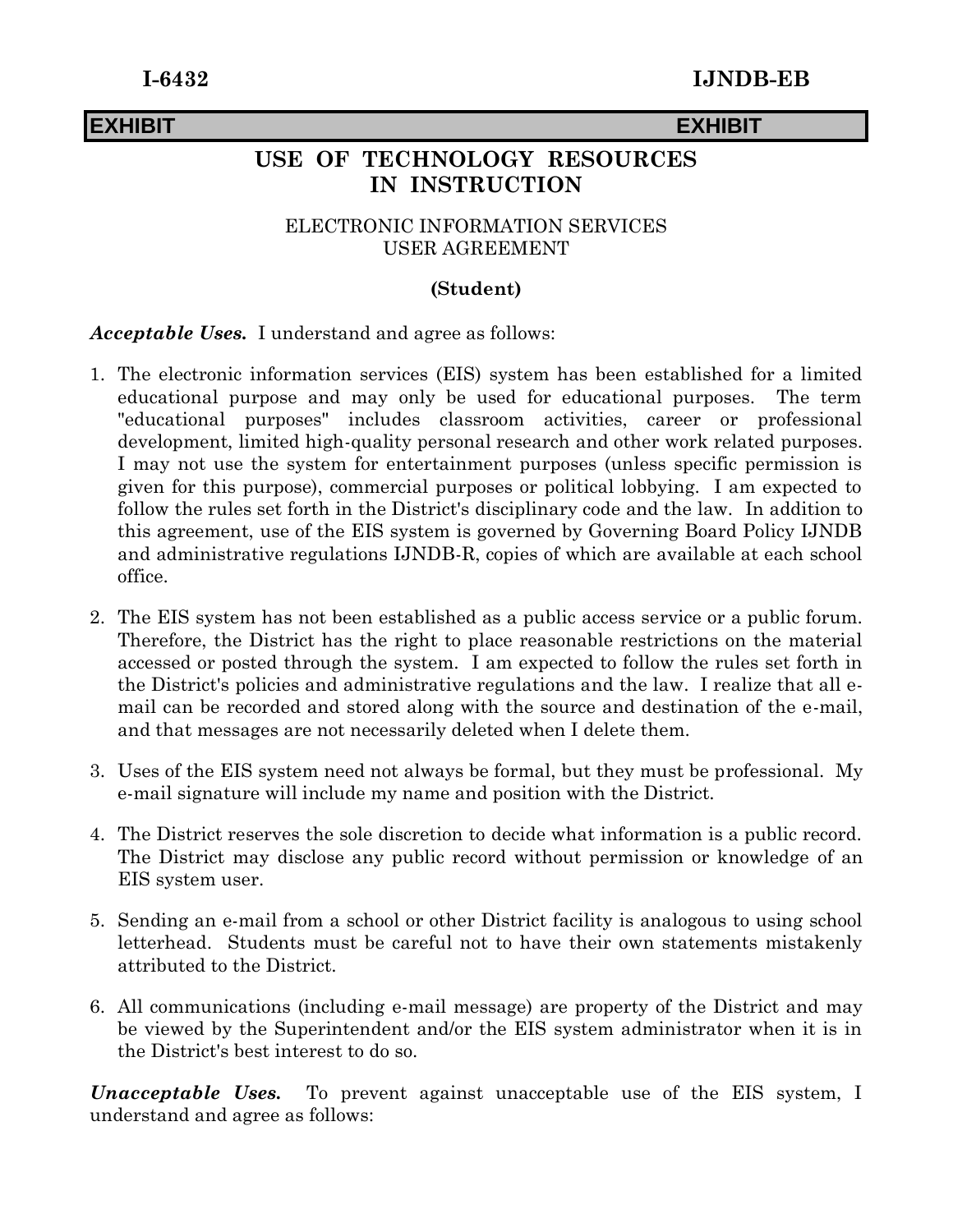- 1. Personal Safety and Safety of Others:
	- a. I will not post personal contact information about myself or others (i.e. names, addresses, telephone numbers, school address, etc.) unless I have prior permission from my teacher and parent to do so.
	- b. I will not meet with someone I meet online without my parent's approval and involvement.
	- c. I will promptly tell my teacher or school principal if I receive any message that is inappropriate or makes me feel uncomfortable.
- 2. *Personal Use:* Personal use of the EIS System is restricted and the following rules apply:
	- a. The use must be at virtually no cost to the district.
	- b. No publishing is allowed if the content or purpose is personal. No personal web pages, postings to Internet groups, chat rooms, web pages or list services are permitted.
	- c. No privately owned device may be connected to District systems without the prior, written permission of the EIS system administrator.
	- d. Personal e-mail should be read and deleted. Personal e-mail should not be stored on the system.
	- e. Internet games and personal games may not be used. Games that come with software may be used only with prior written District permission.
- 3. Illegal Activities:
	- a. I will not attempt to gain unauthorized access to the EIS system or any other computer system through the EIS system or go beyond my authorized access. I will not attempt to log in thorough another person's account or access another person's files without their express permission.
	- b. I will not attempt to disrupt the EIS system or destroy data by spreading viruses or by any other means.
	- c. I will not use the EIS system to engage in any other illegal or inappropriate acts (drug or alcohol purchase, distribution or sale, criminal gang activity, threatening conduct, etc.)
	- d. The EIS system may not be used to lobby, solicit, recruit, sell or persuade for or against religious or political causes, outside organizations, etc.
- 4. Plagiarism and Copyright Infringement:
	- a. I will not plagiarize works I find on the Internet. Plagiarism is taking the ideas or writing of others and presenting them as if they were mine.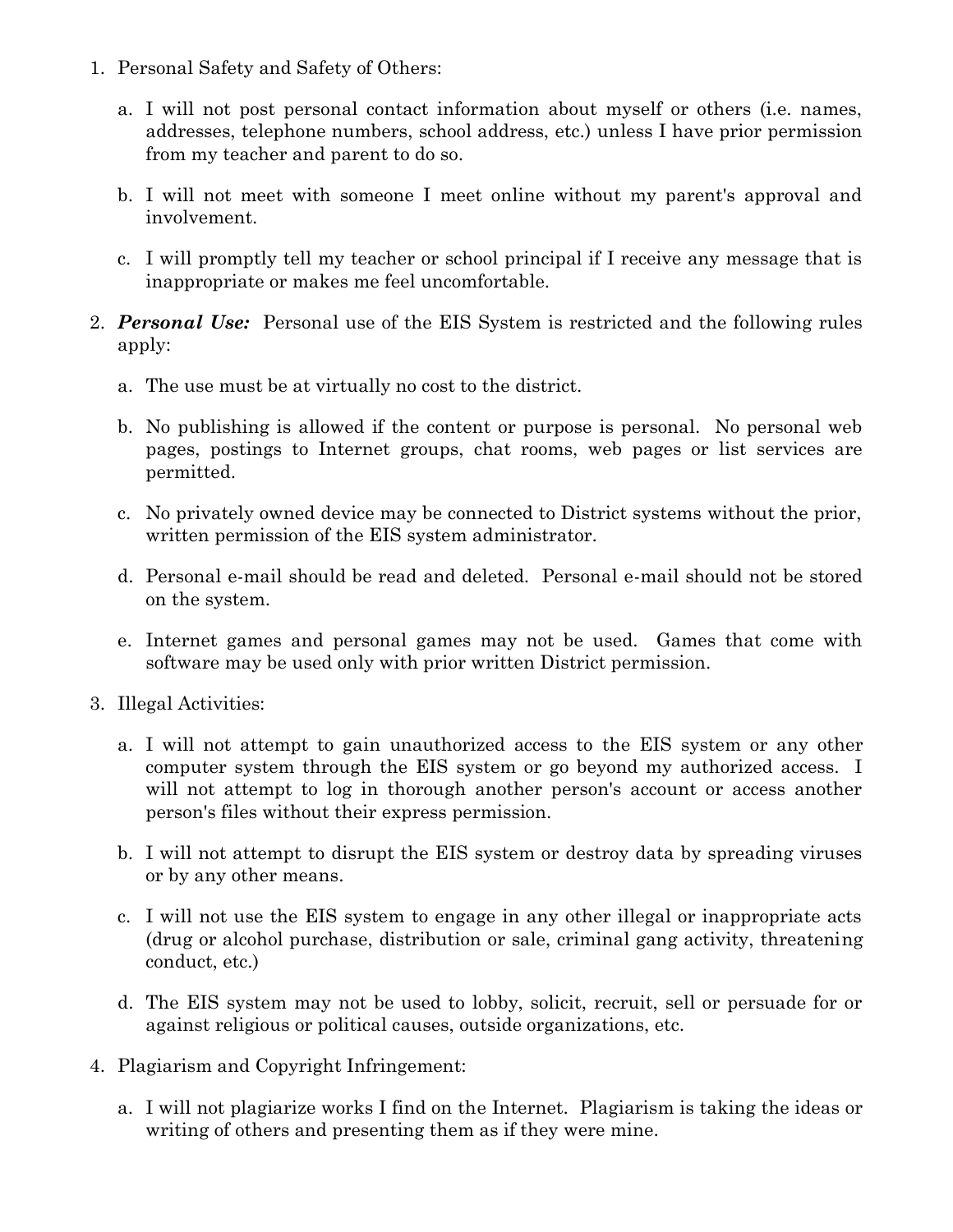- b. I will respect the rights of copyright owners. Copyright infringement would occur if I inappropriately reproduce a work that is protected by a copyright. If a work contains language that specifies appropriate uses of that work, I will follow those requirements. If I am unsure of whether I may use a work, I will request permission from the copyright owner. I will ask a teacher if I have questions.
- 5. System Security:
	- a. I am responsible for my individual account. I will not provide my password to another person or use another person's password unless I have obtained prior written permission to do so from my teacher.
	- b. I will not permit another person to use my account or use another person's account unless I have obtained prior written permission to do so from my teacher.
	- c. I will immediately notify my teacher if I have identified a possible security problem.
	- d. I will not download any software unless I have obtained prior written notice to do so from my teacher.
	- e. I will follow the District virus protection procedures when downloading software I have been given prior written permission to download, to protect against the inadvertent spread of computer viruses.
	- f. I will not attempt to harm or destroy data of another user or any other agencies or networks connected to the EIS system. This includes, but is not limited to, uploading or creating computer viruses.
- 6. Language:
	- a. I will not use obscene, lewd, vulgar, rude inflammatory, threatening or disrespectful language.
	- b. I will not post information that could cause damage or danger of disruption of the educational environment or operation of the District.
	- c. I will not use the EIS system in any way for the purpose of practical jokes.
	- d. I will not engage in personal attacks, including prejudicial or discriminatory attacks on individuals or groups. I will not harass others. Harassment is persistently acting in a manner that distresses or annoys another person. If I am told by someone to stop sending them messages, I will immediately stop.
	- e. I will not knowingly, or recklessly post false or defamatory information about a person or organization.
	- f. I will not post chain letters or engage in "spamming" (sending unnecessary messages to a large number of people).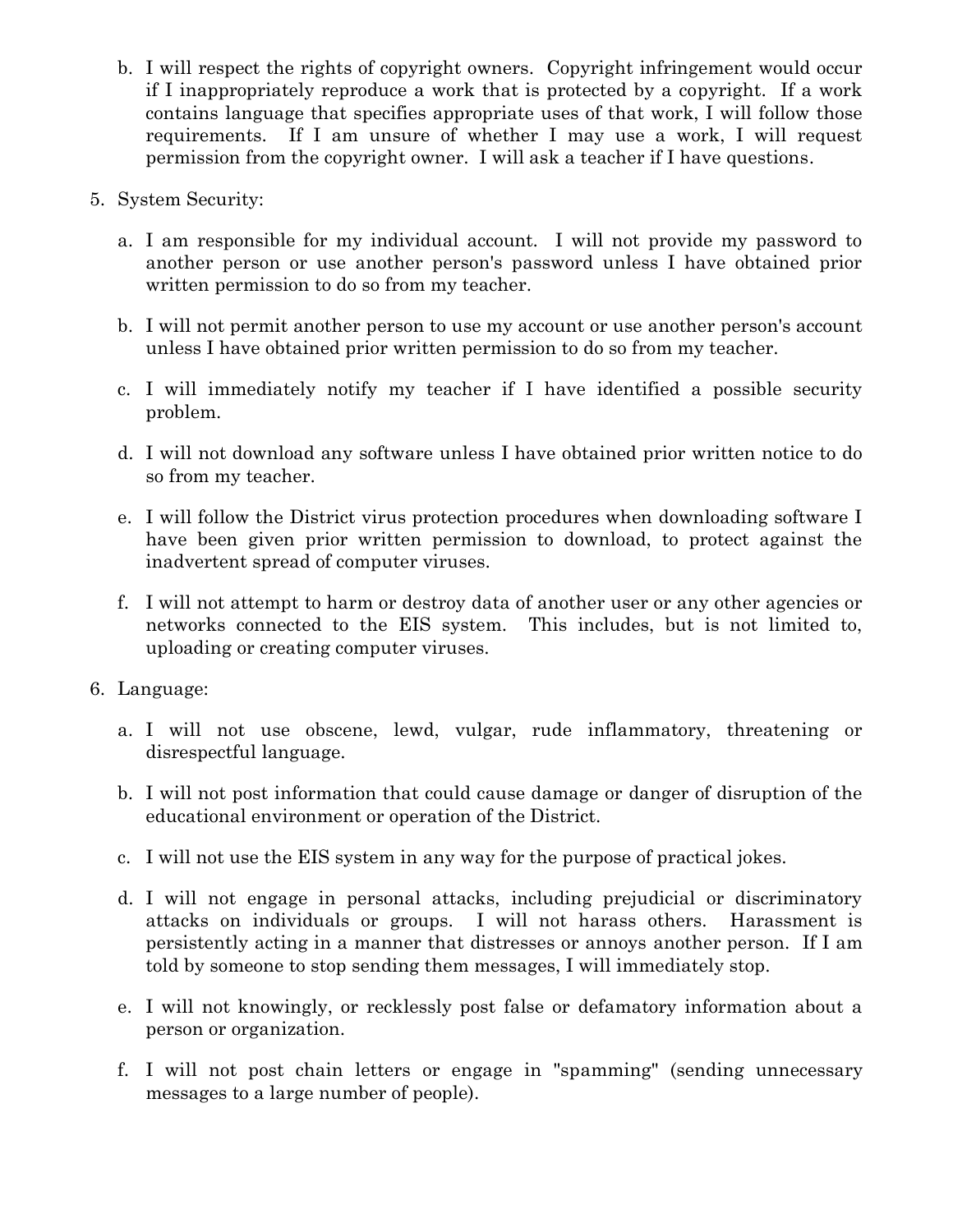- 7. Inappropriate Transmission of and Access to Material:
	- a. I will not transmit or access material that is profane or obscene (i.e. pornography), that advocates illegal acts, or that advocates violence or discrimination towards others (i.e. hate literature). A special exception may be made for teachers or high school students who wish to access hate literature if the purpose of the access is to conduct research. In this situation, a student must obtain both teacher and parental consent.
	- b. If I mistakenly access inappropriate information, I will immediately tell a teacher so they know I did not intentionally access the information.
	- c. I will not subscribe to mailing lists/list services that do not relate directly to my job.
- 8. General Network Etiquette.
	- a. I will be brief. Few people will bother to read a long message.
	- b. I will minimize spelling errors and make sure my message is easy to understand and read.
	- c. I will use accurate and descriptive titles in my communications, so people will know what it is about before they read it.
	- d. I will get the most appropriate audience for my message, not the widest.
	- e. I will remember that humor and satire is very often misinterpreted.
	- f. I will remember that if I post to multiple groups, I will specify all groups in a single message.
	- g. I will site references for any facts I present.
	- h. I will not attack correspondents; I will persuade them with facts.
	- i. I will exercise good judgment and care to ensure that I do not repost messages or otherwise use the EIS system in a manner that will embarrass, hurt or harm others.
	- j. I will not send e-mail messages to all EIS system e-mail users. E-mail messages which need to be distributed to all users must be submitted to the Superintendent or designee for distribution.

# **My Rights**

I understand that the District may restrict my speech for valid educational or business reasons. The District will not restrict speech on the basis of a disagreement with my opinions. I understand and agree that:

1. I have *no right of privacy* with respect to the EIS system, including software, e-mail or Internet access.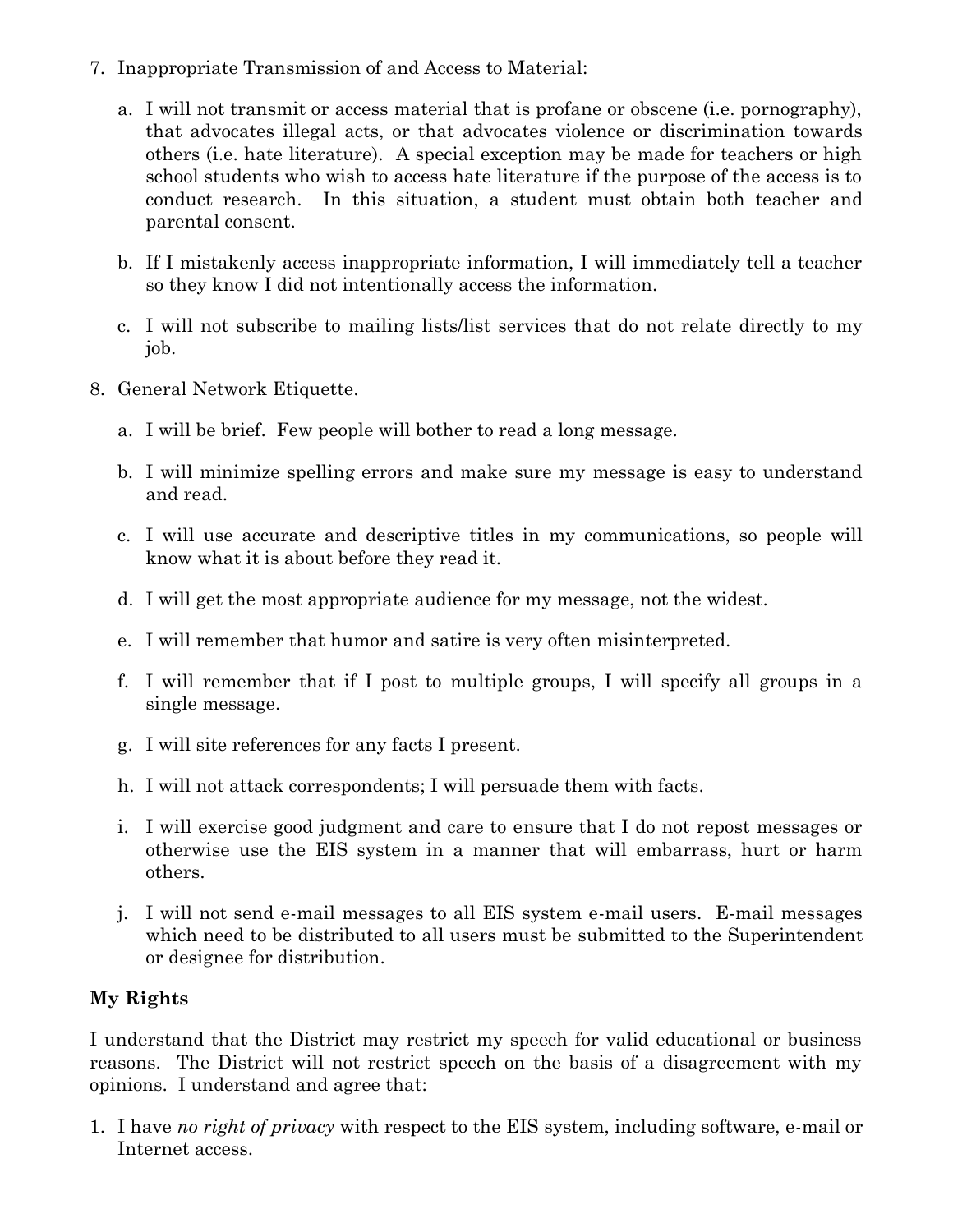- 2. Routine maintenance and monitoring of the EIS system may lead to discovery that I have violated District policies, administrative regulations, this agreement or the law.
- 3. An individual search will be conducted if there is a reasonable suspicion I have violated this agreement, District policy, administrative regulation or the law. The investigation will be reasonable and related to the suspected violation.
- 4. The District will cooperate fully with local, state or federal officials in any investigation related to any illegal activities conducted in the EIS system.
- 5. If I am alleged to have violated this agreement, District Policy IJNDB or administrative regulation INJDB-R or the law in my use of the EIS system, I will be provided with notice of the suspected violation and an opportunity to present an explanation of what occurred. If the alleged violation also involves a violation of other provisions of the District's disciplinary code, it will be handled in a manner described in the disciplinary code.
- 6. The District reserves the right to restrict or revoke my use of the EIS system at any time, if deemed within the District's best interest.

## **Disclaimer of Liability:**

The District makes no warranties of any kind, expressed or implied for the services provided. The District shall not be liable for damages I suffer caused by my inappropriate use of the EIS system, copyright violations, mistakes or negligence. The District shall not be responsible for any costs I incur without the District's prior written permission. The District shall not be responsible for ensuring the accuracy or usability of any information found on the Internet. The District shall not be responsible for any damages I suffer while using its IES system, such as loss of data, malfunctions, delays, non-deliveries, mis-deliveries or service interruptions caused by the service or by my errors or omissions. Use of any information obtained via the information service is at my own risk. Students can be held financially responsible for any harm to the system as a result of intentional misuse.